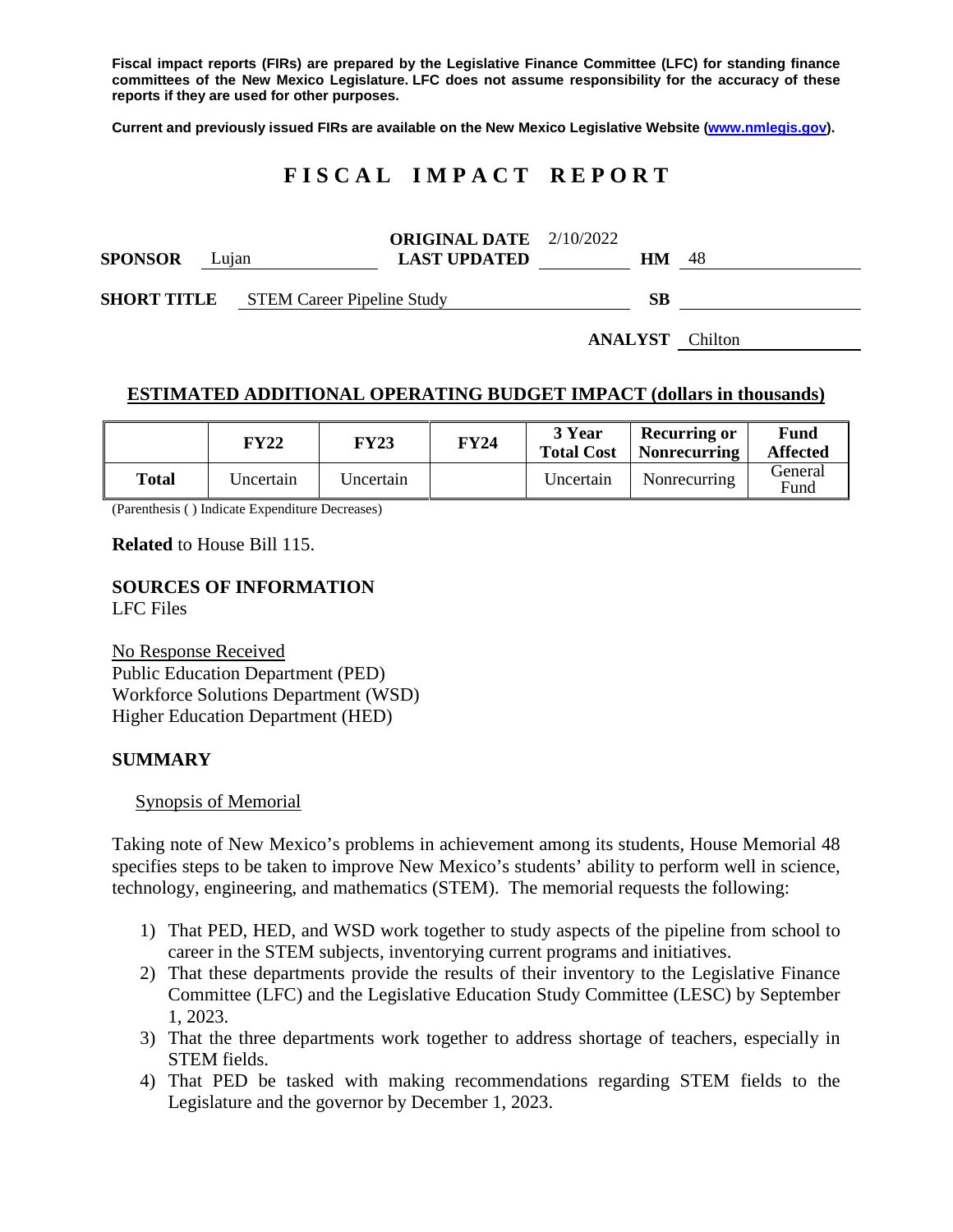## **House Memorial 48 – Page 2**

5) That copies of the memorial be given to the governor, the chairs of LFC and LESC, through PED and HED, to local public school superintendents and public institutions of higher learning, and to the secretary of WSD.

There is no effective date of this memorial. It is assumed that the effective date is 90 days following adjournment of the Legislature.

## **FISCAL IMPLICATIONS**

There is no appropriation in House Memorial 48.

There will costs to the agencies involved in inventorying STEM programs throughout the state, in finding solutions to the shortage of teachers of STEM subjects, and in reporting the findings of their studies to the governor and the Legislature.

### **SIGNIFICANT ISSUES**

The memorial makes note of the following as background:

- 1) New Mexico students score poorly on proficiency in foundational skills in reading, math and science.
- 2) STEM jobs are in high demand in New Mexico and throughout the country.
- 3) Both public schools and institutions of higher education attempt to provide preparation of all sorts for later success
- 4) PED, HED, WSD, and the Early Childhood Education and Care Department have established a resource, RISE NM, to provide needed research to inform student transitions from secondary to higher education and then to careers.
- 5) STEM teachers need initial and on-going professional development.
- 6) High schools and institutes of higher education must work together to improve professional development programs for STEM teachers.
- 7) STEM-focused extra educational time can be beneficial to students if well-coordinated.
- 8) Research on evidence-based programs to determine best methods in extended learning in STEM subjects.

According to a 2016 LFC report, "Science, Technology, Engineering and Math (STEM): Degree Production and Employment Outcomes",

High tech industries have created 65 percent of new jobs since the recession and their employees earn twice as much as the average worker outside the industry. However, while New Mexico is ranked 1st in high tech resources like Ph.D. scientists and federal research dollars per capita, the state is 50th in high tech employment growth since 2000, at negative 30 percent.

High tech industry growth is predicated on innovation, and science, technology, engineering, and math (STEM) education is identified nationally as the driving component of innovation in the 21st century. STEM education is incentivized in the state's higher education funding formula and the innovation cycle largely begins at New Mexico's research institutions, according to the Economic Development Department. The objective of this evaluation is to evaluate STEM degree production and